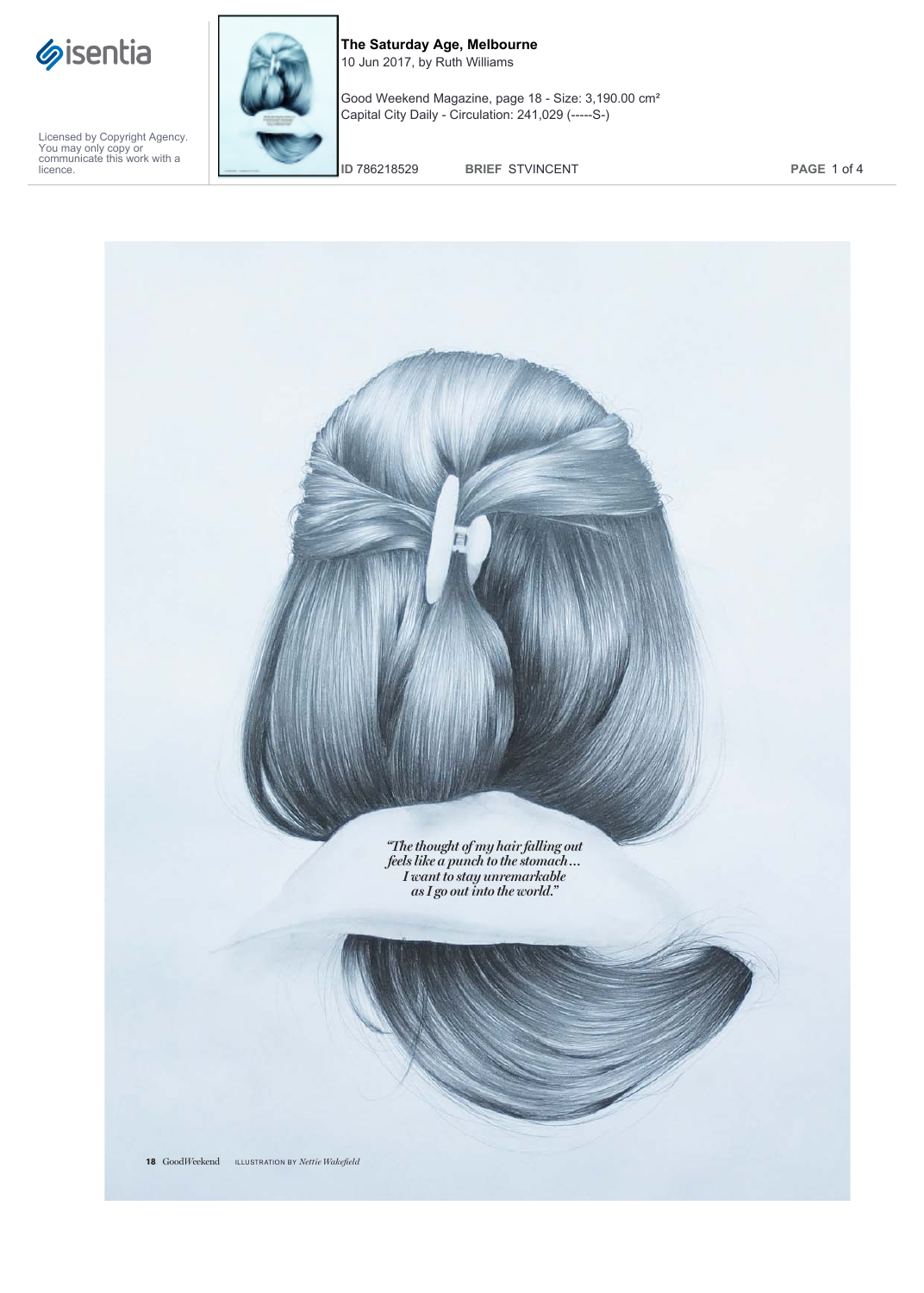



Good Weekend Magazine, page 18 - Size: 3,190.00 cm² Capital City Daily - Circulation: 241,029 (-----S-)

**ID** 786218529 **BRIEF** STVINCENT **PAGE** 2 of 4

COOL**HEAD** 

For many cancer patients dreading hair loss while going through chemotherapy, "scalp hypothermia" treatment is a profound game-changer.

IT'S A bright, hot day. Outside, the city is baking; through a window I can see a cloudless blue sky. But I am inside, shivering, covered with blankets and hugging a heat pack.

Jammed tightly over my wet hair, secured with a chin strap, is a silicone cap filled with liquid circulating at -4 degrees Celsius. The pain is excruciating – like a frozen clamp screwed tight around my skull. Bits of white gauze have been tucked under the edge of the cap so it doesn't burn my skin, and I've had painkillers, a sedative and chocolate.

Still, it hurts. I desperately want to take the cap off. But I desperately need it to stay on, too. And the truth is that despite the pain, I am overwhelmingly grateful for every agonising second the cap is on my head. Without it, each strand of my long brown hair would drop from its follicle within a few weeks.

JUST WEEKS earlier, I'd been sitting in a doctor's white office, staring dumbly at medical scans and trying to come to terms with an unfathomable new reality.

I am 38, with two small children, a busy job and a lump on my breast that is barely noticeable. But it turns out there are more lumps waiting to be found; another in the breast, and more under my arm. They are not benign.

I am told that my situation is curable. But getting to that point will require months of treatments: chemotherapy, radiation, surgery and the targeted therapy Herceptin. Chemotherapy, I learn, will be first. I will start in a couple of weeks.

Hesitantly, my mind starts ticking over, as I try to process this new information. Chemo, I think. That's meant to be dreadful, I think. And then I remember one of the reasons why.

As awful as my diagnosis is, I can comprehend and accept it. But the thought of my hair falling out feels like a punch to the stomach. It makes no sense to me that treating my illness should cost me my hair. It feels like a punishment, or a curse.

I am a cancer patient, but I do not want to *look* like one. My situation is piteous, but I do not want to be pitied. I want to stay unremarkable and anonymous as I go out into the world. I want to stay myself in front of my children, family and friends.

My littlest child has just started to say and point to "hair". Her older sister has started drawing our family as stick-figures; I am the one with the big smile and the long brown scribbles on my head.

My sister-in-law – while scrolling through her Instagram feed – remembers a friend of a friend who'd had cancer treatment the year before. The woman kept her hair during chemo with something called "scalp cooling". I scoff, but look at the photos taken during treatment. In them, she does indeed have hair.

It turns out that my oncologist knows all about this scalp-cooling process and will send me to a hospital that offers it. But there are several catches. First, it will be uncomfortable, perhaps painful. Also, the hair will still thin out – possibly a lot. But the last, and perhaps most significant caveat, is that it might not work for me at all. IT SOUNDS implausible, but in some parts of the world, it's been known for decades that "scalp hypothermia", or scalp cooling, can reduce or even prevent the hair loss that comes with chemotherapy.

For the technique to work, the scalp must be kept cold during every chemo infusion – and for a period before and after the drugs are delivered. Various methods of achieving this have been tried over the years. Research papers published in the US in the 1970s reported success using chilled air or cryogel packs. By the 1990s, systems using ice or gel packs strapped to the head were common in the UK and parts of Europe. These systems required the packs to be changed every half hour, and their success was variable, say doctors and nurses who saw them in action.

"[It was] literally cold packs and crepe bandages," remembers Melbourne oncologist Richard de Boer, who worked in London as a young doctor during the 1990s. De Boer was used to seeing breast cancer patients suffer complete hair loss, but some of his patients kept some hair. "Not great," he says. "But the scalp cooling clearly worked to an extent."

In Australia, it was almost unheard of. Former oncology nurse Jane Bartlet says patients who asked about scalp hypothermia during the 1980s and the 1990s were often given the brush-off and told it didn't work.

After returning to Australia, de Boer remembers rais-ing it with other medicos. "They would say, 'Oh, it's a waste of time, it doesn't work, don't bother, it's not worth it,' " he says. "And I'd say, 'Well, it sort of *does* work.' "

But by the 2000s, at least two companies were producing systems that could stay reliably, but bearably, cold. Both employ high-tech cooling units to pump chilled liquid through silicone caps. "What has happened," de Boer says, "is that the technology has caught up."

There's the DigniCap system, developed in the early 2000s by a Swedish oncology nurse; produced by listed Swedish company Dignitana, the DigniCap is widely used in Europe. Then there is DigniCap's English rival, the Paxman system, which is made by a family-owned company based in West Yorkshire. It was developed by Glenn Paxman and his brother Neil after Glenn's wife Sue – a mother of four aged in her 30s – was diagnosed with metastatic breast cancer in 1992. She lost all of her curly blonde hair to chemo, despite trying the scalpcooling techniques available at the time.

The Paxman brothers re-purposed techniques from the family refrigeration business, which specialised in beer cooling, to produce their first prototype in 1997.

Sue Paxman died three years later. "She was a great person, a special lady," says her son, Richard Paxman, who is now the chief executive of the scalp-cooling company. Today, there are about 2500 Paxman units in use around the world, with about 80 per cent of UK hospitals – both public and private – having at least one. In the Netherlands, almost 90 per cent of hospitals offer scalp cooling.

Australia has been slow to catch on. The first of the modern units arrived here in 2012; but even two years ago, there were still only a few hospitals that offered

BY *Ruth Williams*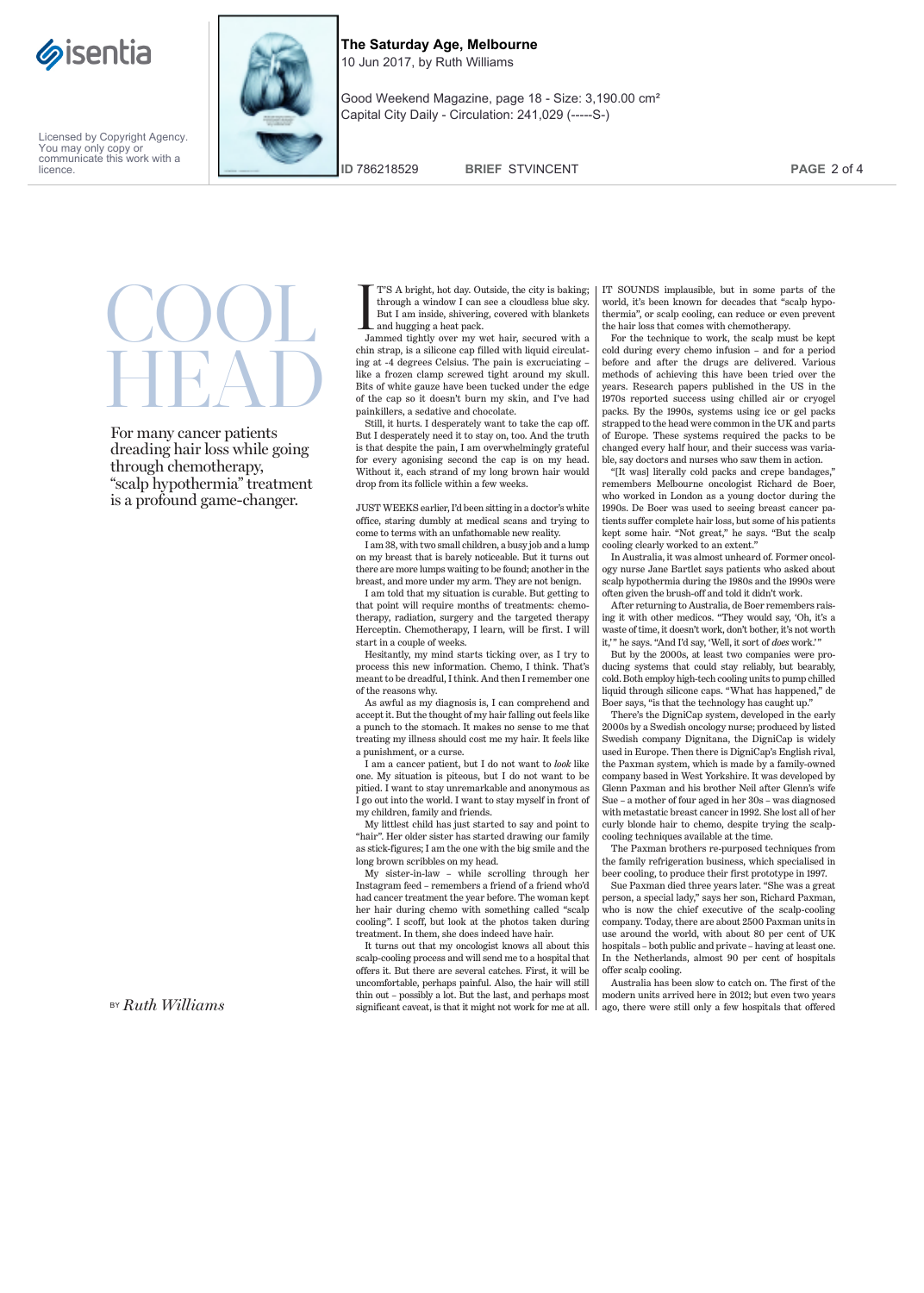



Good Weekend Magazine, page 18 - Size: 3,190.00 cm² Capital City Daily - Circulation: 241,029 (-----S-)

**ID** 786218529 **BRIEF** STVINCENT **PAGE** 3 of 4

it. Now, close to 80 machines are in operation across 50 to 60 hospitals, most of them in the private system. Paxman dominates the market, accounting for about 60 of those 80 machines in use.

In Australia, as in the UK, scalp cooling is offered free of charge to patients where it is available. In the US, patients – or, if they're lucky, their health insurers – pay up to \$US3000 (about \$4000) for a course.

The availability of scalp cooling in Australia remains patchy, especially outside Sydney and Melbourne, and in the public hospital system. According to experts who spoke with *Good Weekend*, the treatment is now offered at somewhere between 38 per cent and 50 per cent of decent-sized chemo units.

Still, hundreds of Australians – and by one estimate, more than 2500 – have saved their hair by using the

technique. "It is gaining significant momentum," says Bill Houghton, who sells Paxman units in Australia through Regional Health Care Group.

Both Houghton and Bartlett – who sells the DigniCap system in Australia through Aurora BioScience – say this is in large part due to increasing awareness and de-mand from patients. "In the old days, people used to come in and they did what they were told," Bartlett says. "Now, everyone has a choice about all sorts of things, and that's a good way to be."

NO ONE quite knows why scalp hypothermia works, though there are theories. One is that it constricts blood vessels in the scalp, reducing the flow of blood and the chemo drugs along with it. Another is that the cold slows down the rate of cell division in hair follicles, making them less of a target to the chemo agents, which home in on fast-growing cells. What is known is that, for the process to work well, the scalp must be cooled to below 22 degrees Celsius – and to achieve this, the cold cap needs to be very cold indeed. For this reason, the fit of the cap is crucial.

When I arrive, jittery and anxious, for my first round of chemo, the nurses give me a spray bottle to wet my hair and some towels. Then the cap-fitting process begins.

My hospital uses the Paxman system. The aim is to have the cap sit as close as possible to as much of the scalp as possible. If the cap is too tight around the side of the head, it will rise up and not sit properly on the top. If it's too loose, there won't be enough contact around the sides, and bubbles will form.

When the silicone cap is in place, an outer neoprene cap with a chin strap is pulled over it. Plastic clips secure the outer cap more tightly still. It's a fiddly, time-consuming process. The cap is then attached via a hose to its cooling unit, about the size of a wine fridge. As the cap fills with cold liquid, a chill begins at the crown and creeps out to the sides. An intense headache spreads with it. But after a while, perhaps 20 minutes, the pain plateaus, then fades – perhaps the meds are working, or perhaps my head is just numb.

The cap goes on about half an hour before the drugs go in, remains in place as the chemo is delivered, and stays on for at least an hour after. When the nurses finally remove the cap, there are tiny icicles in my hair.

I take this as a good sign.

HAIR LOSS – or chemotherapy-induced alopecia, to use its medical term – has long been seen as an unfortunate, but unavoidable, part of life-saving cancer treatment. Cancer patients, so the thinking

| A Paxman unit at        |
|-------------------------|
|                         |
| western Sydney's        |
| Campbelltown            |
| Hospital, the first     |
| NSW public hospital     |
| to offer scalp cooling. |

goes, have much more important things to worry about than how they look. "[Hair] has always been seen as some-thing that will grow back," says Professor

Fran Boyle, oncologist at the Patricia Ritchie Centre for Cancer Care and Research at North Sydney's Mater hospital. "That completely underplays the impact it has on the patient, which is not, funda-

mentally, about vanity. It's about identifying you, in a very public way, as a cancer patient. You lose control over who *knows*.

Hair loss consistently ranks among the most-feared side effects of chemo. One study found that for some breast cancer patients, the loss of their hair was more distressing than losing a breast. A 2001 study reported that up to eight per cent of patients may actually refuse chemotherapy to save their hair.



Not every chemo drug results in hair loss, but pretty much every modern chemo cocktail used to treat breast cancer – as well as prostate cancer – contains at least one that does. These include the class of chemo drugs known as the taxanes, derived from the toxic bark of yew trees of the *Taxus* genus. The drug Taxotere belongs to this class. Then there are the bacteria-derived anthracyclines, the most notorious of which is nicknamed "red devil" for its crimson hue and hellish side-effects.

The recently published results of landmark US trials show that scalp cooling prevented significant hair loss – regarded as loss of more than 50 per cent of hair – in at ast 50 per cent of patients. The research also found that the discomfort of the process was mostly well tolerated.

But that 50 per cent figure obscures some intriguing details about which patients scalp cooling tends to work for. For people whose chemo includes a taxane, like mine, the success rate is as high as 65 per cent. For those getting an anthracycline – such as Adriamycin, the "red devil" – it will work for only about 22 per cent.

I am trying to be pragmatic about the process. "If it buys me a few more weeks with hair, I'll be happy," I tell my friends. But I don't fool anyone; I'm desperately hoping it will work, and fearfully certain it won't

NINE DAYS after my first dose of chemo, I am brushing my hair in the bathroom when I notice strands floating to the floor. More come out in my hand. They've come out at their very ends, like uprooted plants.

I tell myself this is the normal shedding I'd been warned to expect. But more comes out over the next few days. My scalp becomes tender, and my hair feels unbearably heavy.

I know what it means: the scalp cooling has not worked. I must cut my elbow-length hair off before it comes out everywhere, blocking drains and covering floors.

My regular salon has no openings, so I walk in the rain to one in the next suburb. I explain things as sensibly as I can to the young hairstylist. We settle on a choppy, long-bob haircut; the shortest it's been since I was 21. I try not to look at the piles of hair on the floor as I leave.

The next day, I'm exhausted from what would have once been an easy walk. Three days later, I wake in the night with a raging fever – the chemotherapy has wiped out my white blood cells, and an infection has taken hold. In the late-night rush to

hospital, I still think to grab a headscarf, glum that I am to spend my last weekend with hair on a ward. But when I leave the hospital three days later, I still have hair. I turn up for my second round of chemo, then my third, also with hair.

I quickly lose the hair beyond the reach of the cap – in front of my ears, at the nape of my neck. My widow's peak evaporates; the crown thins. But, to my astonishment, most of my hair clings on. The glossy brunette wigs I'd been lent by a friend stay neatly in their boxes.

FRAN BOYLE is cheered by scalp cooling's spread across the country, but points to the need for a directory of hospitals that offer it. She hopes that soon it will be available to anyone who wants it. But there are some challenges. There's the cost of the machines – from \$42,000, though this can be negotiable. Sometimes they are paid for by fundraising and philanthropy groups linked to hospitals, or charities like Dry July.



Boyle is a vocal advocate of scalp cooling. The Mater vas an early adopter; in 2010 it introduced Penguin Cold Caps, a modern iteration of the early frozen gelpack systems. The hospital's first DigniCap arrived in 2012, and a Paxman in 2014.

She notes that health professionals have often given "bland reassurance" that hair loss is temporary. The problem is that hair does not always grow back. Taxotere, one of the chemo drugs in my regimen, has been linked with permanent alopecia – a rare but real occurrence. US class-action lawyers have filed claims on behalf of hundreds of people, arguing that the drug's manufacturer failed to properly warn of this risk.

And sometimes, the hair grows back differently – curly when it was straight, or soft "like baby's hair". Or white. Some people don't mind, says Boyle. "But others say, 'I just want it back the way it was. That was me. I liked it.'" For a time, there were fears that cooling the scalp during chemo made it a haven for cancer cells. Research

NIC WALKER